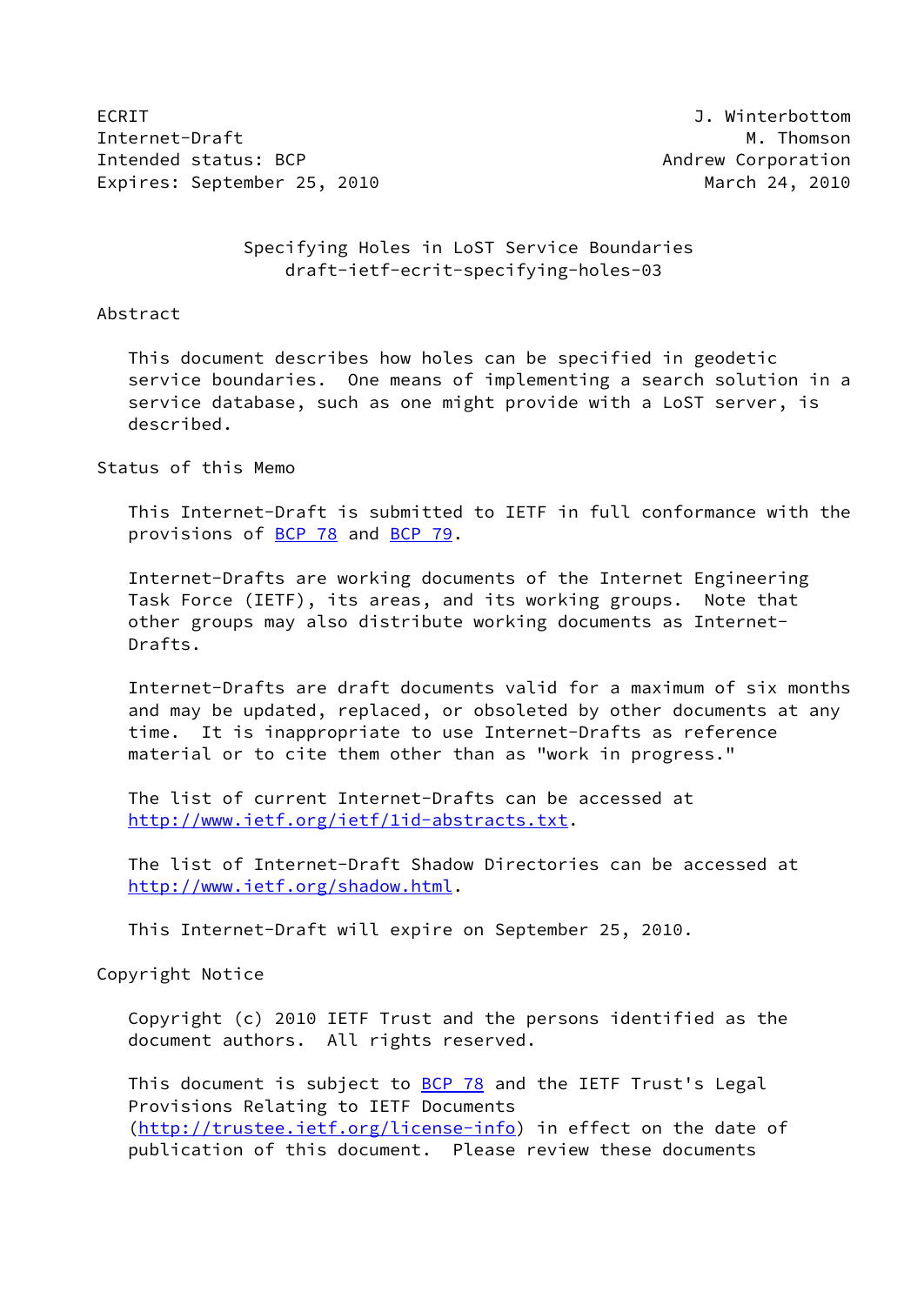carefully, as they describe your rights and restrictions with respect to this document. Code Components extracted from this document must include Simplified BSD License text as described in Section 4.e of the Trust Legal Provisions and are provided without warranty as described in the BSD License.

Table of Contents

|  | 6. Service Boundary Specification and Selection Algorithm 10 |  |
|--|--------------------------------------------------------------|--|
|  | 7. Security Considerations 13                                |  |
|  |                                                              |  |
|  |                                                              |  |
|  |                                                              |  |
|  | 10.1. Normative References 16                                |  |
|  | 10.2. Informative References 16                              |  |
|  |                                                              |  |
|  |                                                              |  |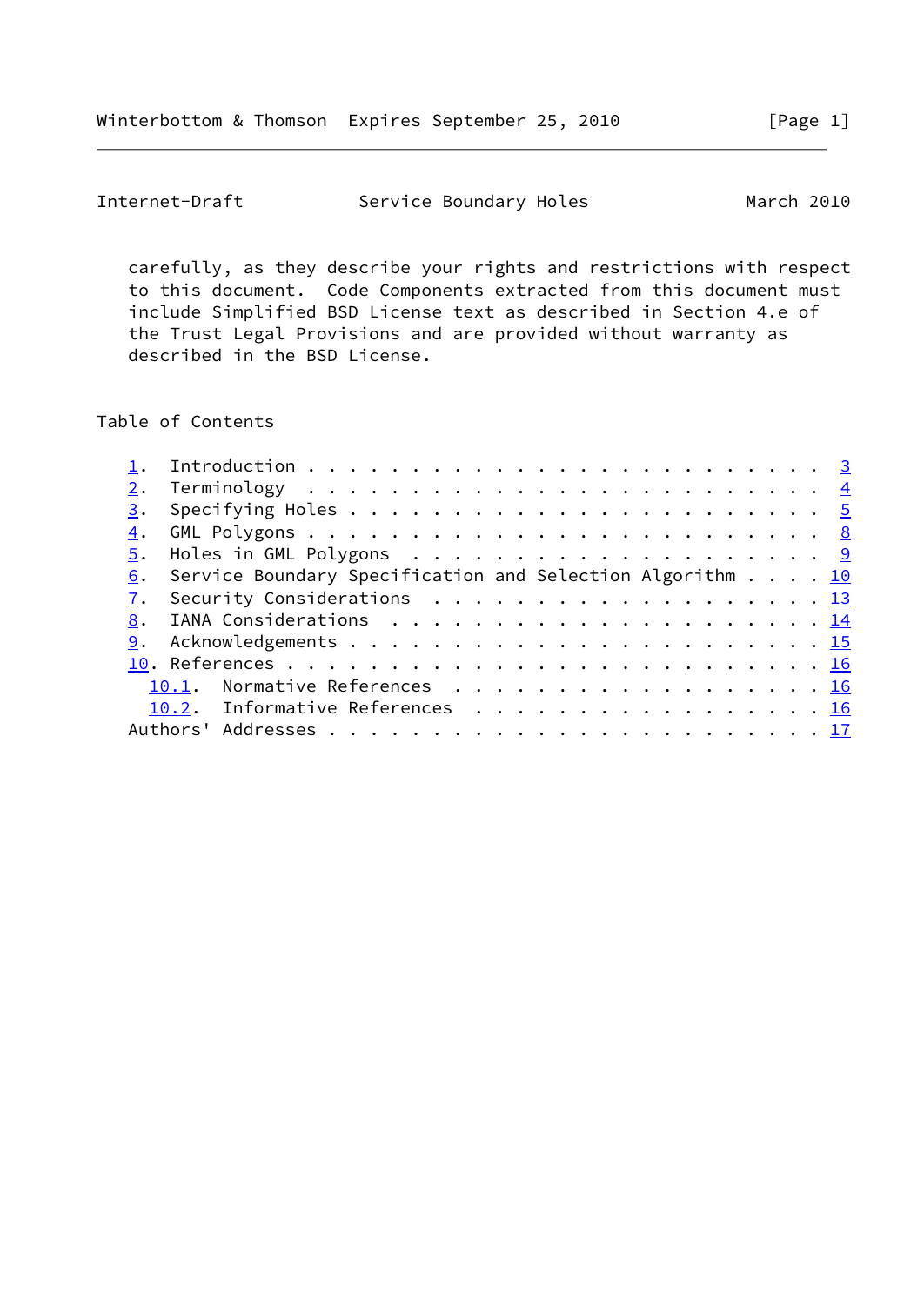Winterbottom & Thomson Expires September 25, 2010 [Page 2]

<span id="page-2-1"></span>

| Internet-Draft | Service Boundary Holes | March 2010 |
|----------------|------------------------|------------|
|                |                        |            |

## <span id="page-2-0"></span>[1](#page-2-0). Introduction

The LoST protocol [[RFC5222](https://datatracker.ietf.org/doc/pdf/rfc5222)] maps service and locations to destination addresses. A LoST server does this by provisioning boundary maps or areas against service URNs. The boundary is a polygon made up of sets of geodetic coordinates specifying an enclosed area. In some circumstances an area enclosed by a polygon, also known as an exterior polygon, may contain exception areas, or holes, that for the same service must yield a different destination to that described by the larger area.

 This document describes the RECOMMENDED approach to specifying holes in service boundaries defined using a GML encoding for the polygons and their internal elements (holes).



Figure 1: Holes in a Polygon

 This document describes a profile of Geographic Markup Language (GML) [\[ISO-19107](#page-17-4)] polygons that constrains their representation when used for describing service boundaries.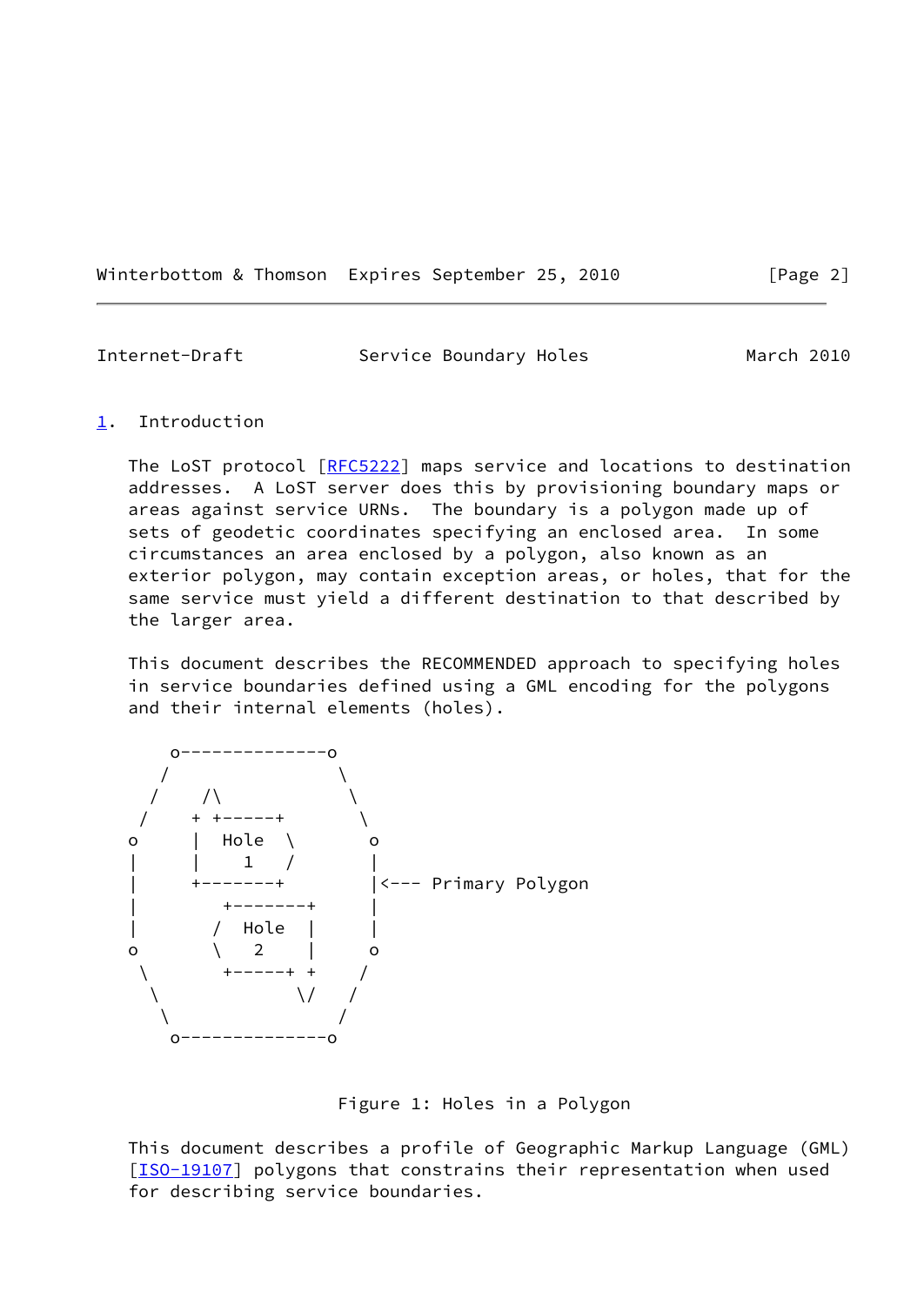The working group considered that the types of regions described in this memo could be represented in various ways as polygons without holes, but concluded on the recommendations here to avoid potential problems with the arbitrary division of regions and to align with existing geospatial system practices.

Winterbottom & Thomson Expires September 25, 2010 [Page 3]

<span id="page-3-1"></span>Internet-Draft Service Boundary Holes March 2010

<span id="page-3-0"></span>[2](#page-3-0). Terminology

 The key words "MUST", "MUST NOT", "REQUIRED", "SHALL", "SHALL NOT", "SHOULD", "SHOULD NOT", "RECOMMENDED", "MAY", and "OPTIONAL" in this document are to be interpreted as described in [\[RFC2119](https://datatracker.ietf.org/doc/pdf/rfc2119)].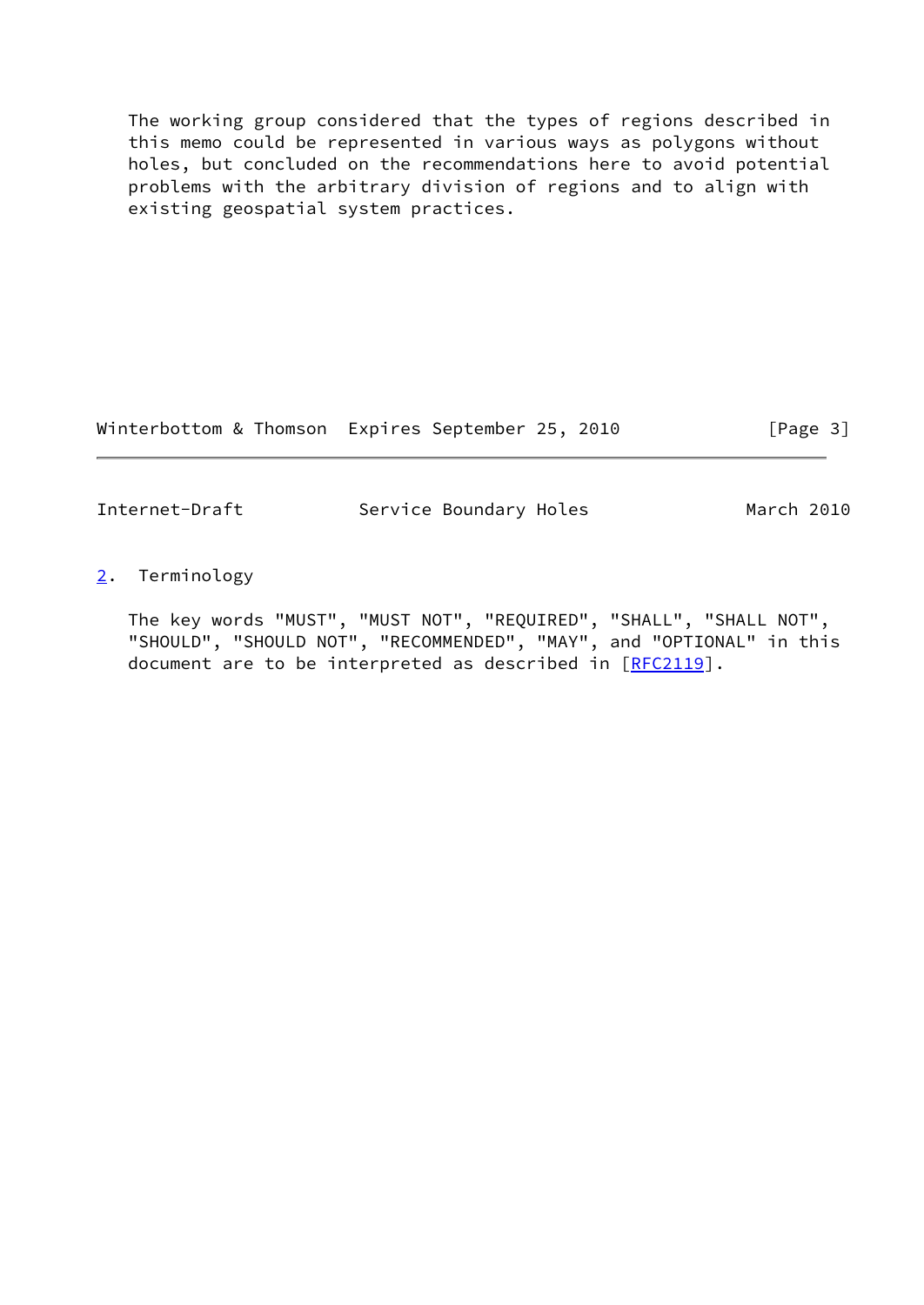Winterbottom & Thomson Expires September 25, 2010 [Page 4]

<span id="page-4-1"></span>Internet-Draft Service Boundary Holes March 2010

<span id="page-4-0"></span>[3](#page-4-0). Specifying Holes

 Holes related to an exterior boundary polygon MUST adhere to the following rules:

 Rule 1: Two holes MUST NOT have more than one point of intersection.

 If two or more holes overlap or share a common boundary then these represent a single hole. The internal elements (holes) should have common boundaries removed and a single hole created irrespective of whether the excluded area is itself made up of multiple service boundaries.

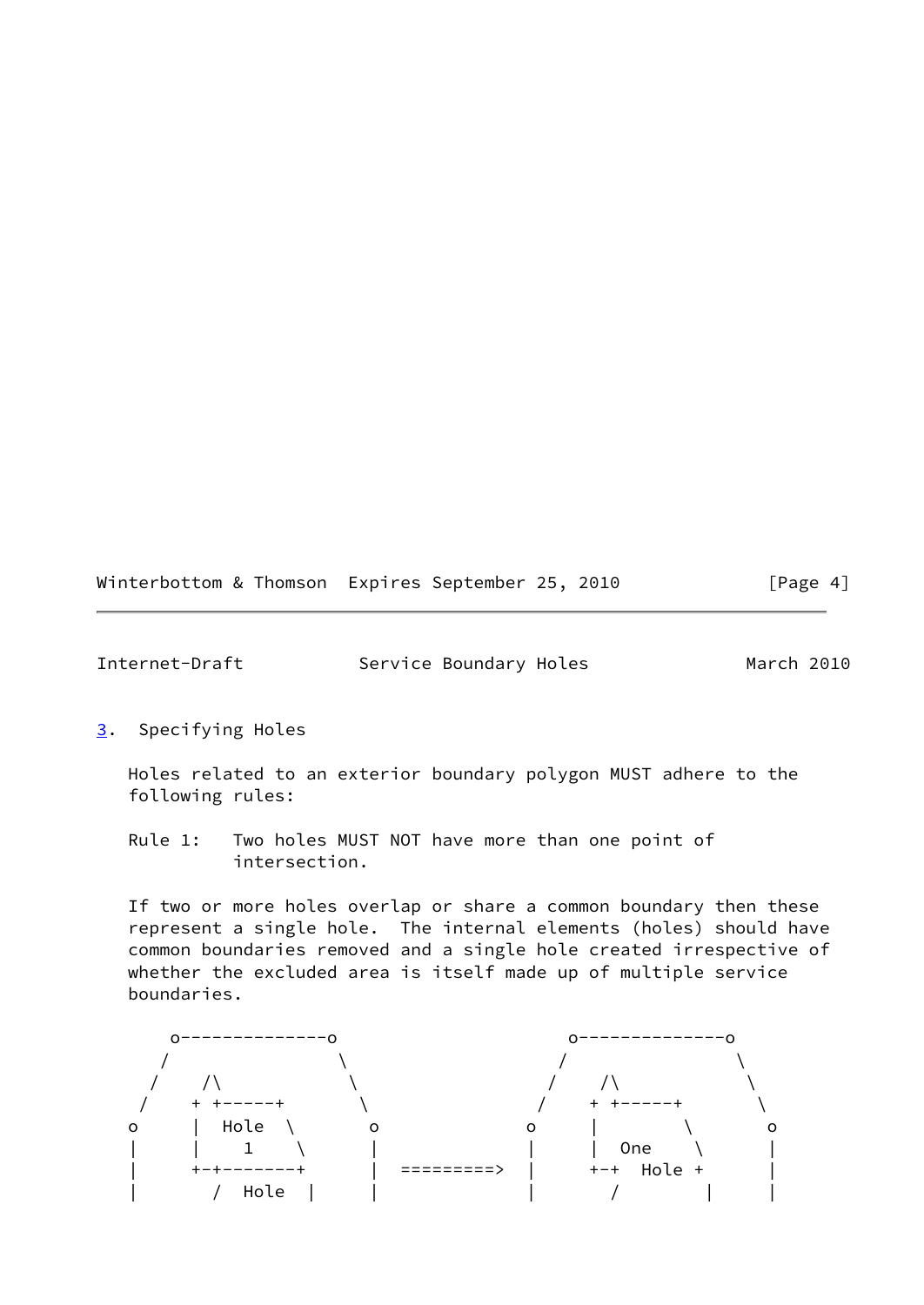

Figure 2: Hole Specification with Boundary Sharing

Rule 2: A polygon MUST describe a contiguous region.

 If a hole overlaps with the outer boundary, or it shares part of a side with the outer boundary, then it has an inlet and it MUST be expressed without the hole.

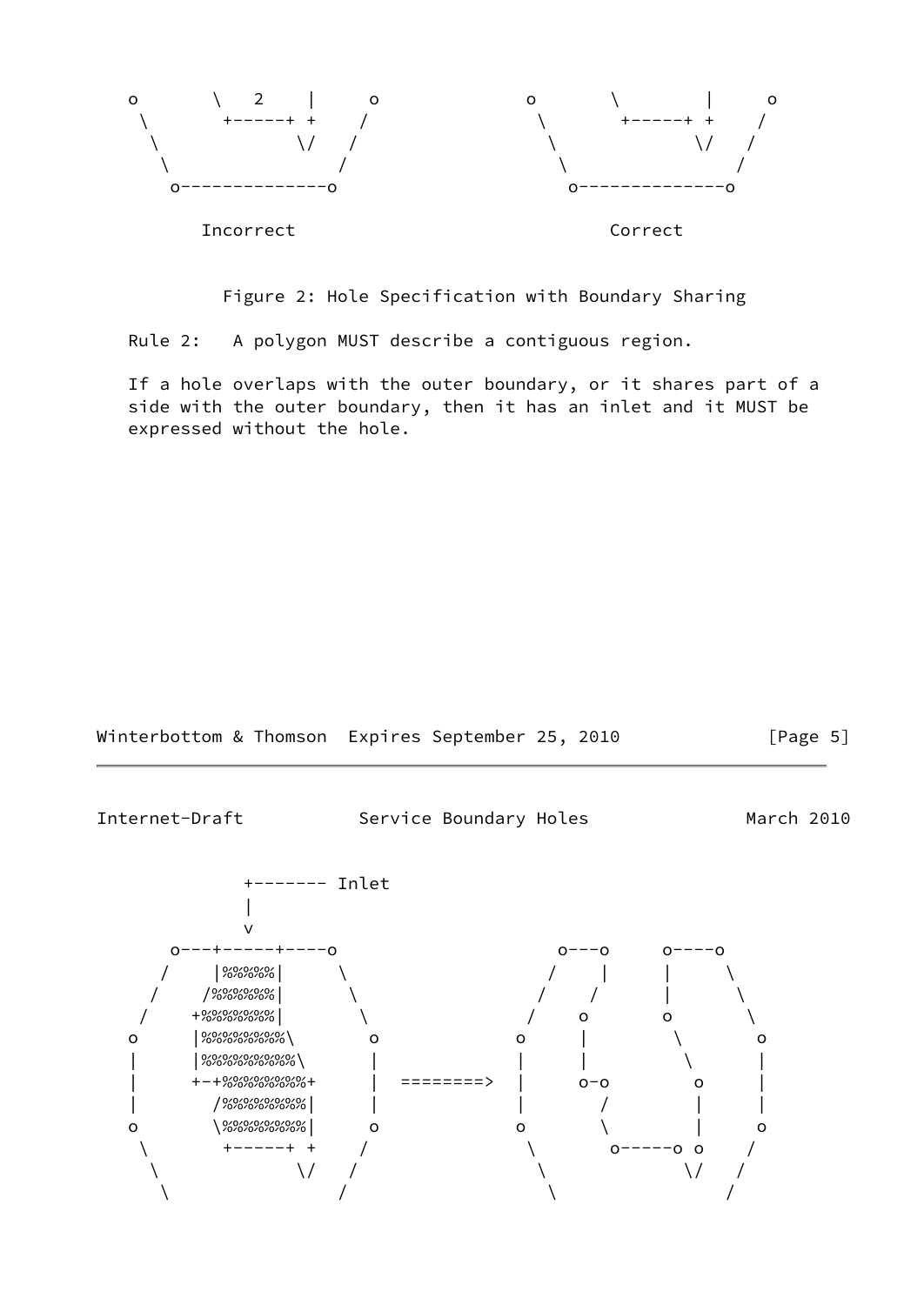o--------------o o--------------o

Incorrect Correct

Figure 3: Specification of an Inlet

 If a hole touches the outer boundary in two places, the region MUST be expressed as two separate polygons.





 Similarly, a polygon that is enclosed entirely within a hole from another polygon (i.e., an "island") is a separate polygon.



Internet-Draft Service Boundary Holes March 2010

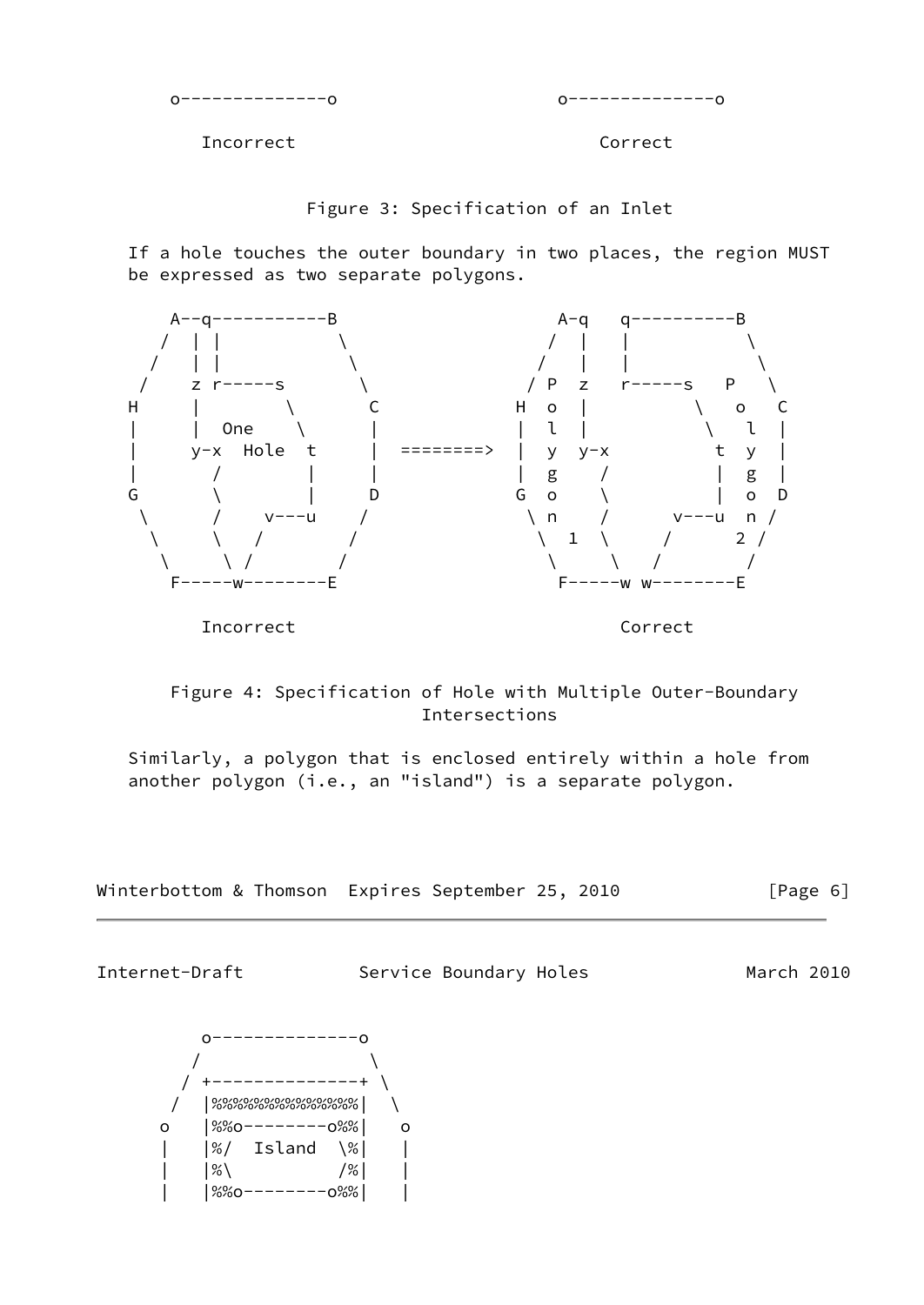

Figure 5: Holes With Enclosed Polygon (Island)

 Rule 3: A hole MUST be formed from a legal linear ring in accordance with [[geoshape\]](#page-17-5), except that points are specified in a clockwise direction.

 Holes are specified in clockwise direction so that the upward normal is opposed to the upward normal of the exterior boundary of the polygon. Note that [\[geoshape](#page-17-5)] stipulates that exterior boundaries are specified in anti-clockwise order.

 There is no restriction on the number of points that are used to express the perimeter of either exterior or interior boundaries.

Winterbottom & Thomson Expires September 25, 2010 [Page 7]

<span id="page-7-1"></span>

Internet-Draft Service Boundary Holes March 2010

<span id="page-7-0"></span>[4](#page-7-0). GML Polygons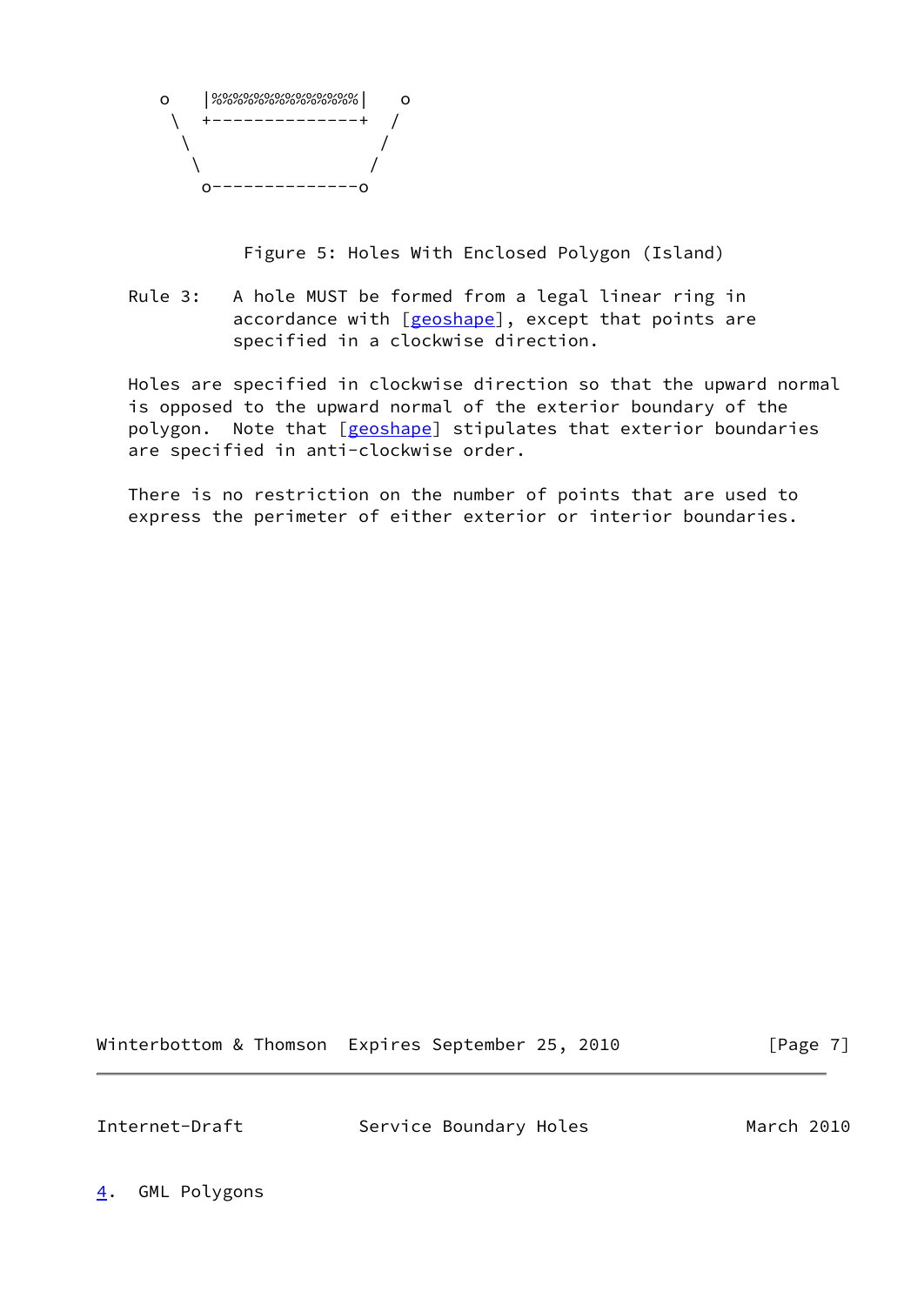The GML encoding of a polygon defines a enclosed exterior boundary, with the first and last points of boundary being the same. Consider the example in Figure 6.



```
 <gml:Polygon srsName="urn:ogc:def:crs:EPSG::4326">
  <gml:exterior>
    <gml:LinearRing>
      <gml:pos>43.311 -73.422</gml:pos> <!--A-->
      <gml:pos>43.111 -73.322</gml:pos> <!--B-->
      <gml:pos>43.111 -73.222</gml:pos> <!--C-->
      <gml:pos>43.311 -73.122</gml:pos> <!--D-->
      <gml:pos>43.411 -73.222</gml:pos> <!--E-->
      <gml:pos>43.411 -73.322</gml:pos> <!--F-->
      <gml:pos>43.311 -73.422</gml:pos> <!--A-->
    </gml:LinearRing>
  </gml:exterior>
</gml:Polygon>
```
Figure 6: Hexagon and Associated GML

Note that polygon vertices in Figure 6 are expressed using <pos> elements for clarity. The vertices can also be expressed using a <posList> element.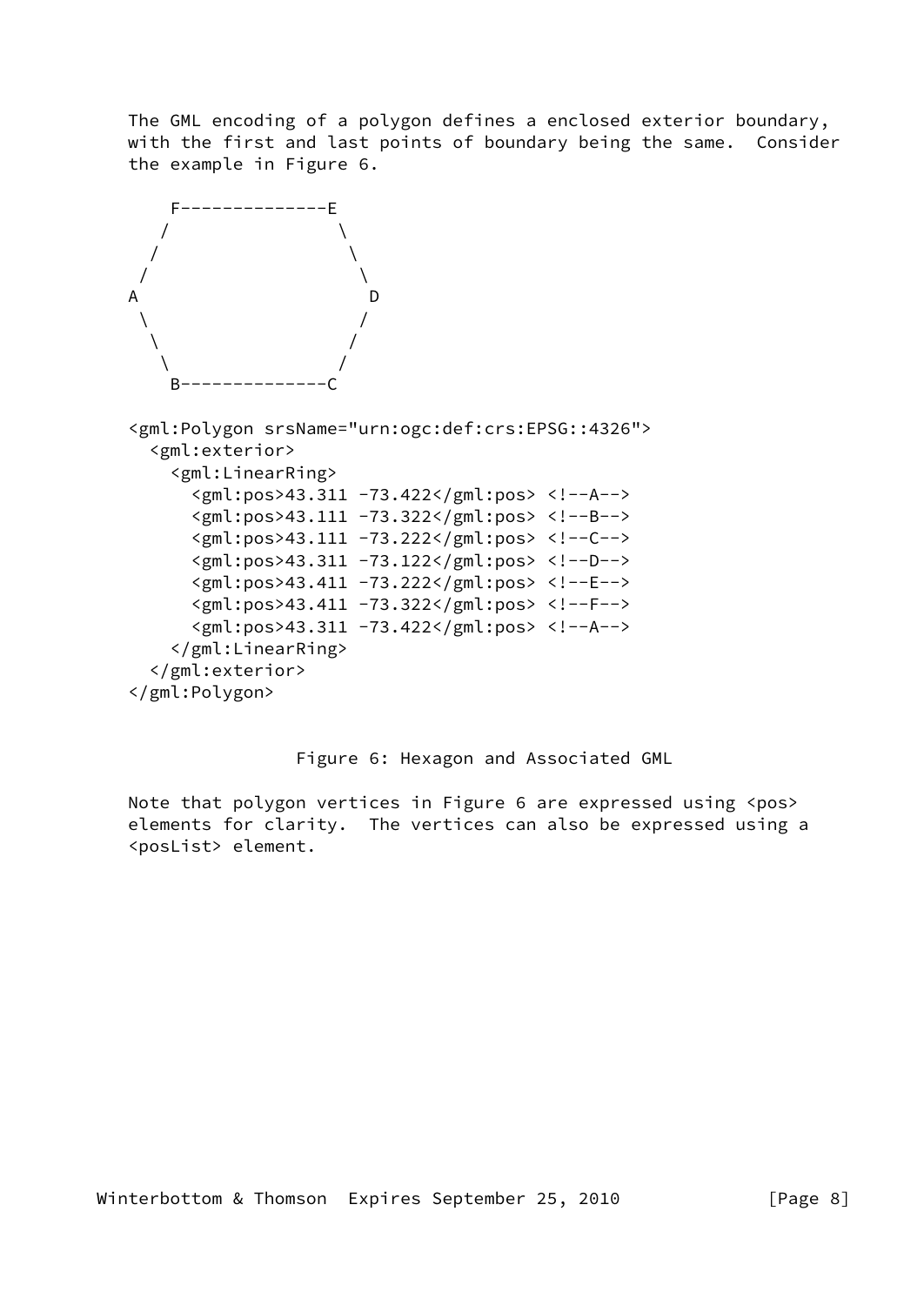<span id="page-9-1"></span>

```
5. Holes in GML Polygons
```
 A hole is specified in the polygon by defining an interior boundary. The points defining the internal boundary define the area represented by the hole in the primary (exterior) polygon. The shaded area in Figure 7 is represented by the 4 points of the interior boundary specified by  $(w,z,y,x)$ .



```
 <gml:Polygon srsName="urn:ogc:def:crs:EPSG::4326">
  <gml:exterior>
    <gml:LinearRing>
      <gml:pos>43.311 -73.422</gml:pos> <!--A-->
      <gml:pos>43.111 -73.322</gml:pos> <!--B-->
      <gml:pos>43.111 -73.222</gml:pos> <!--C-->
      <gml:pos>43.311 -73.122</gml:pos> <!--D-->
      <gml:pos>43.511 -73.222</gml:pos> <!--E-->
      <gml:pos>43.511 -73.322</gml:pos> <!--F-->
      <gml:pos>43.311 -73.422</gml:pos> <!--A-->
    </gml:LinearRing>
  </gml:exterior>
  <gml:interior>
    <gml:LinearRing>
      <gml:pos>43.411 -73.322</gml:pos> <!--w-->
      <gml:pos>43.411 -73.222</gml:pos> <!--x-->
      <gml:pos>43.211 -73.222</gml:pos> <!--y-->
      <gml:pos>43.211 -73.322</gml:pos> <!--z-->
      <gml:pos>43.411 -73.322</gml:pos> <!--w-->
    </gml:LinearRing>
  </gml:interior>
</gml:Polygon>
```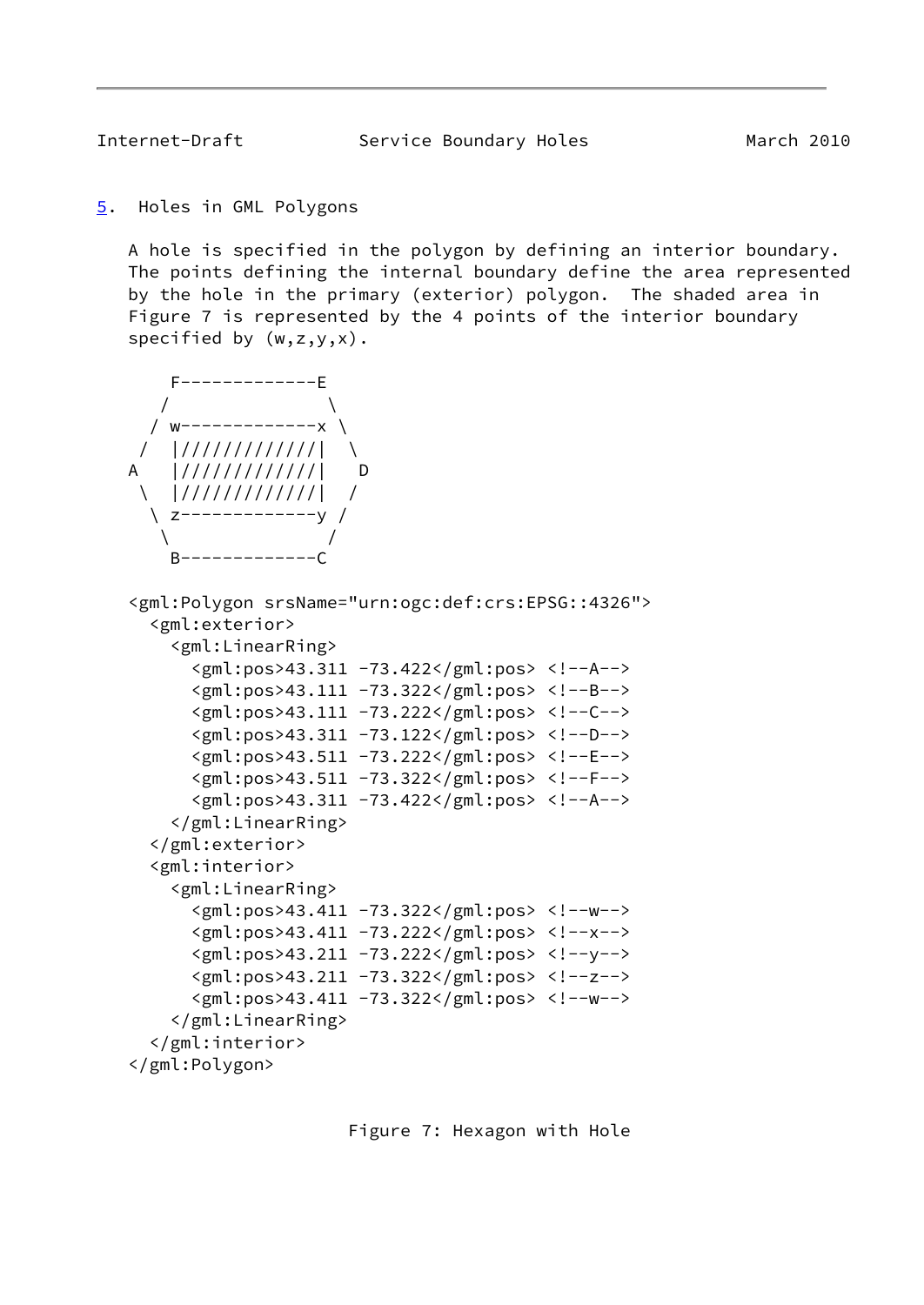<span id="page-10-1"></span><span id="page-10-0"></span>[6](#page-10-0). Service Boundary Specification and Selection Algorithm

 A service boundary is represented by a polygon that may have many vertices. The enclosed area of the polygon represents the area in which a service, expressed as a service URN, maps to a single URI.

 Figure 7 is used to illustrate two service boundaries. The first service boundary A->F shall be referred to as area-A, and the second service boundary w->z shall be referred to as area-w. Furthermore, area-A is directly represented by the GML encoding provided in Figure 7. Area-w is represented as a hole in area-A by the interior boundary. Since area-w is also a service boundary, a separate polygon describing this area is also required and is shown in Figure 8 (note the reversal of the vertices).

```
 <gml:Polygon srsName="urn:ogc:def:crs:EPSG::4326">
  <gml:exterior>
    <gml:LinearRing>
      <gml:pos>43.411 -73.322</gml:pos> <!--w-->
      <gml:pos>43.211 -73.322</gml:pos> <!--z-->
      <gml:pos>43.211 -73.222</gml:pos> <!--y-->
      <gml:pos>43.411 -73.222</gml:pos> <!--x-->
      <gml:pos>43.411 -73.322</gml:pos> <!--w-->
    </gml:LinearRing>
  </gml:exterior>
</gml:Polygon>
```
Figure 8: GML for Area-w

 Service mappings for these boundaries might be provided by a LoST server in the form shown in Figure 9.

```
 <mapping xmlns="urn:ietf:params:xml:ns:lost1"
         expires="2010-12-25T09:44:33Z"
         lastUpdated="2010-03-08T03:48:22Z"
         source="authoritative.foo.example"
         sourceId="7e3f40b098c711dbb606011111111111">
  <displayName xml:lang="en">Outer Area Police</displayName>
```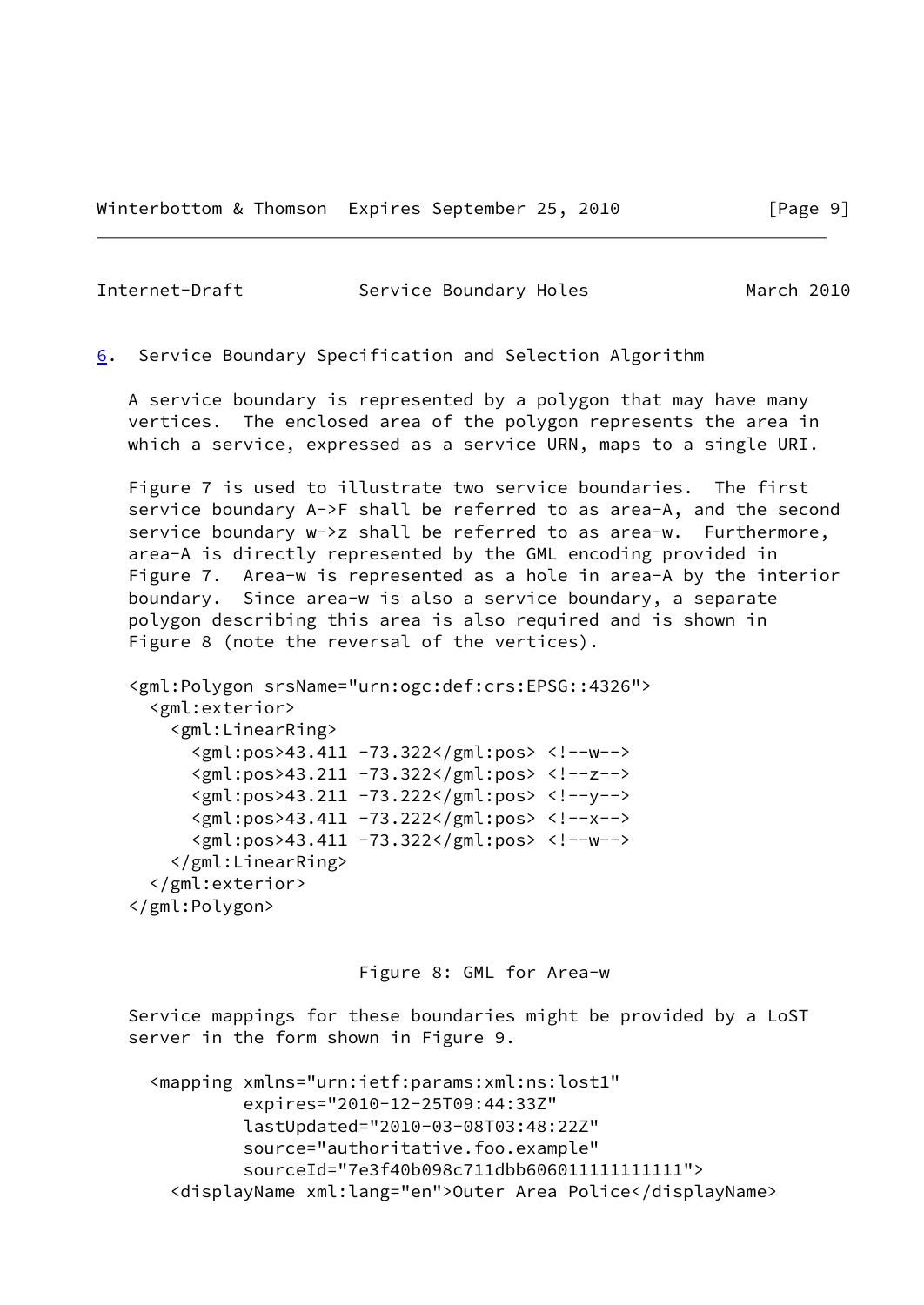<service>urn:service:sos.police</service> <serviceBoundary profile="geodetic-2d"> <gml:Polygon xmlns:gml="http://www.opengis.net/gml" srsName="urn:ogc:def:crs:EPSG::4326"> <gml:exterior> <gml:LinearRing> <gml:pos>43.311 -73.422</gml:pos> <gml:pos>43.111 -73.322</gml:pos> <gml:pos>43.111 -73.222</gml:pos>

Winterbottom & Thomson Expires September 25, 2010 [Page 10]

```
Internet-Draft Service Boundary Holes March 2010
               <gml:pos>43.311 -73.122</gml:pos>
               <gml:pos>43.511 -73.222</gml:pos>
               <gml:pos>43.511 -73.322</gml:pos>
               <gml:pos>43.311 -73.422</gml:pos>
             </gml:LinearRing>
           </gml:exterior>
           <!-- this is the service boundary hole -->
           <gml:interior>
             <gml:LinearRing>
               <gml:pos>43.411 -73.322</gml:pos>
               <gml:pos>43.211 -73.322</gml:pos>
               <gml:pos>43.211 -73.222</gml:pos>
               <gml:pos>43.411 -73.222</gml:pos>
               <gml:pos>43.411 -73.322</gml:pos>
             </gml:LinearRing>
           </gml:interior>
         </gml:Polygon>
       </serviceBoundary>
       <uri>sip:area-A-pd@example.com</uri>
       <uri>xmpp:area-A-pd@example.com</uri>
       <serviceNumber>000</serviceNumber>
     </mapping>
     <mapping xmlns="urn:ietf:params:xml:ns:lost1"
              expires="2010-12-25T09:44:33Z"
              lastUpdated="2010-03-08T03:48:22Z"
              source="authoritative.foo.example"
              sourceId="7e3f40b098c711dbb606011111111111">
       <displayName xml:lang="en">Inner Area Police</displayName>
       <service>urn:service:sos.police</service>
       <serviceBoundary profile="geodetic-2d">
         <gml:Polygon xmlns:gml="http://www.opengis.net/gml"
```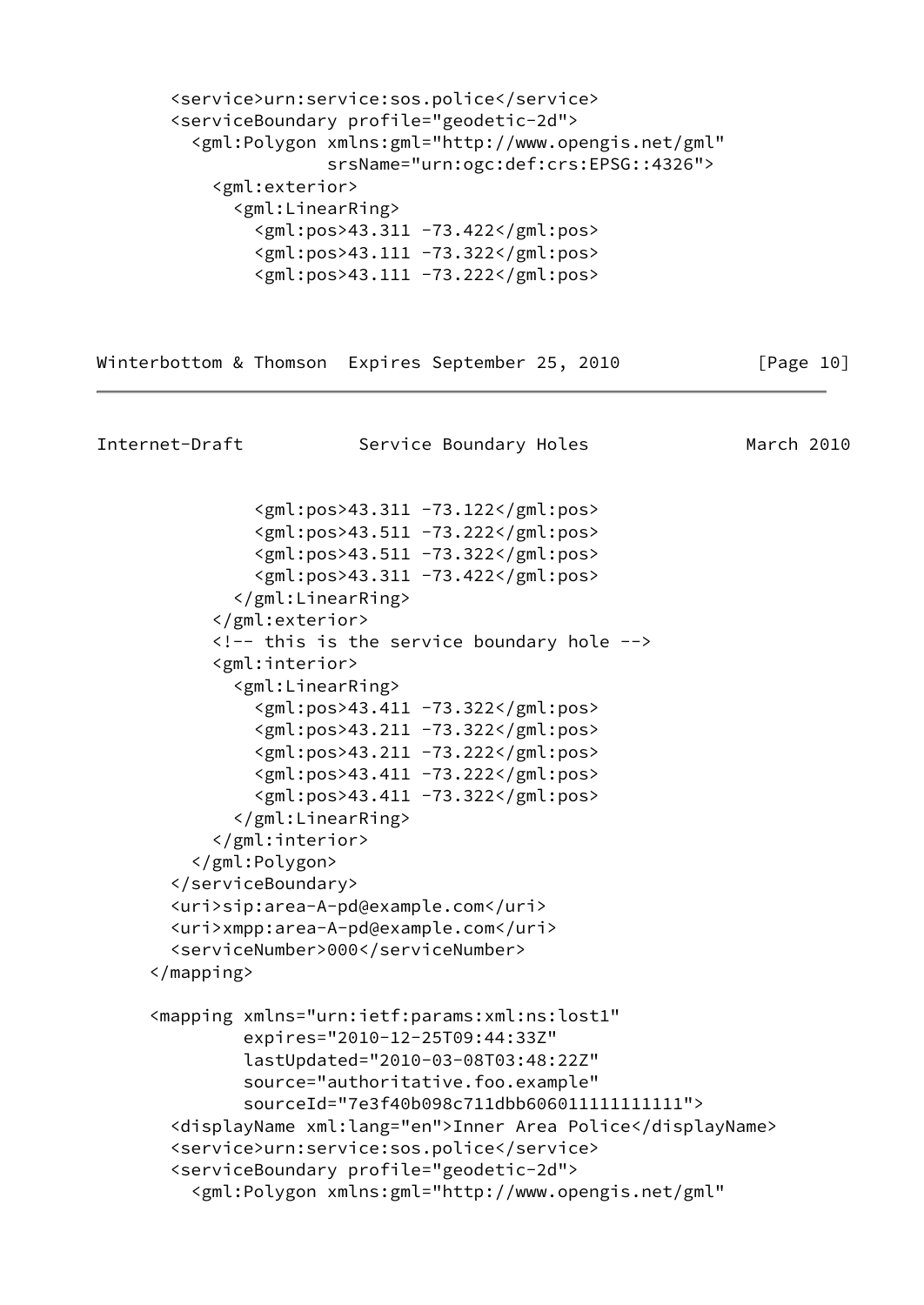```
 srsName="urn:ogc:def:crs:EPSG::4326">
      <gml:exterior>
        <gml:LinearRing>
         <gml:pos>43.411 -73.322</gml:pos>
          <gml:pos>43.211 -73.322</gml:pos>
          <gml:pos>43.211 -73.222</gml:pos>
          <gml:pos>43.411 -73.222</gml:pos>
          <gml:pos>43.411 -73.322</gml:pos>
        </gml:LinearRing>
      </gml:exterior>
    </gml:Polygon>
  </serviceBoundary>
  <uri>sip:area-w-pd@example.com</uri>
  <uri>xmpp:area-w-pd@example.com</uri>
  <serviceNumber>000</serviceNumber>
</mapping>
```
Winterbottom & Thomson Expires September 25, 2010 [Page 11]

Internet-Draft Service Boundary Holes March 2010

## Figure 9: Service Boundary Specifications

 It is considered likely that LoST servers will need to provide responses sufficiently quickly to allow real-time queries to be performed as part of an emergency call routing flow. It is for this reason that databases supporting native geospatial query techniques are desirable and that service boundary specifications that are easily mapped to internal data structures are preferred. Using interior boundaries makes support for this operation easy, while allowing an arbitrary number of holes in a service boundary to be specified.

 Each polygon is stored in the geospatial database and mapped to a service URN and destination URI. Many geospatial databases natively support polygons with interior exclusions. Without native support, interior boundaries can be stored against the polygon and can checked separately. A location falls within the area described by a polygon if it is within the exterior boundary and not within any interior boundary.

 In the above example, if a location falls within the interior boundary, it maps to the "Inner Area Police" service; likewise, if a location falls within the exterior boundary, but not within the interior boundary, it maps to the "Outer Area Police" service.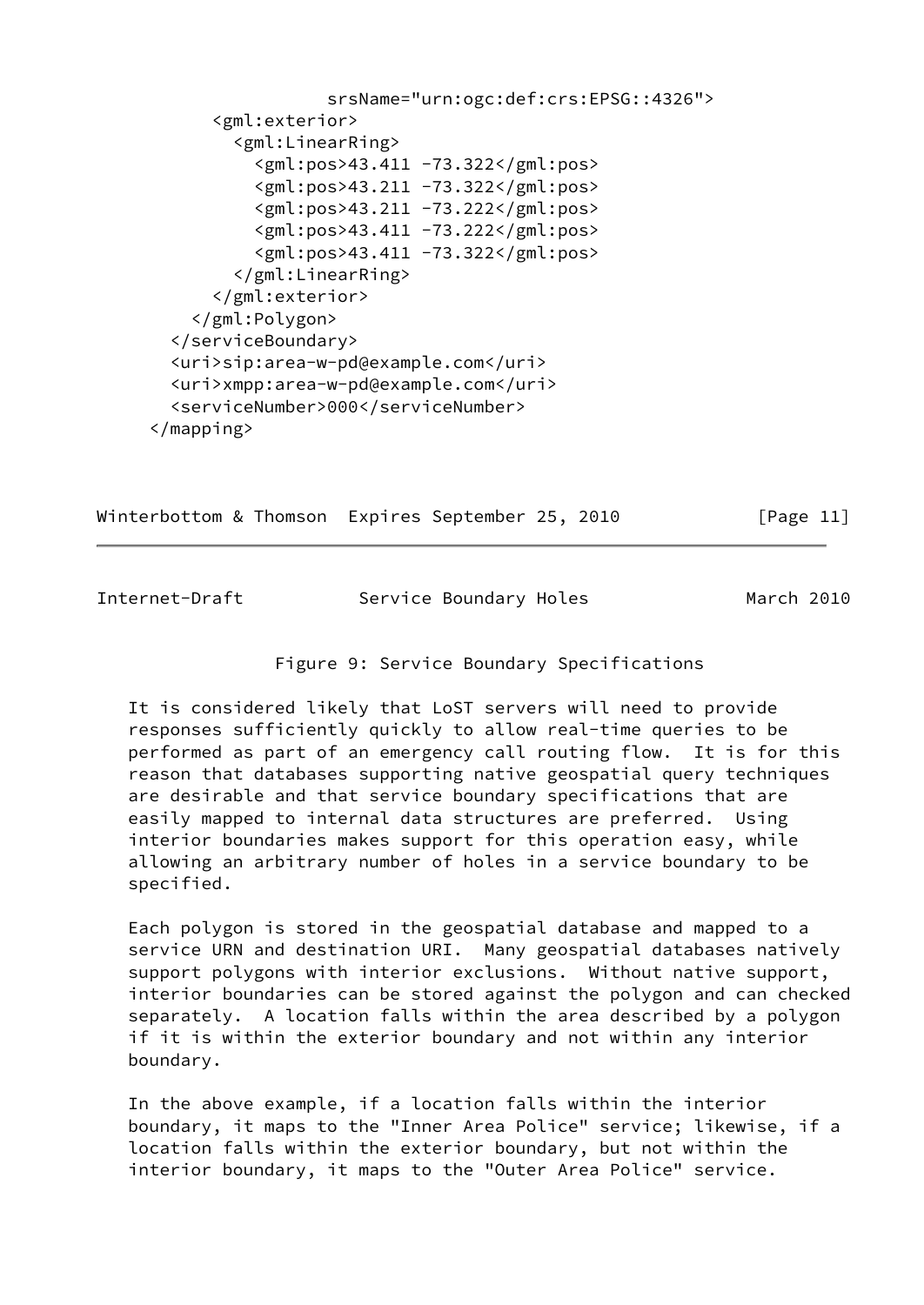Winterbottom & Thomson Expires September 25, 2010 [Page 12]

<span id="page-13-1"></span>Internet-Draft Service Boundary Holes March 2010

<span id="page-13-0"></span>[7](#page-13-0). Security Considerations

 Constraining the form of a polygon representation as described in this document does not introduce new security considerations.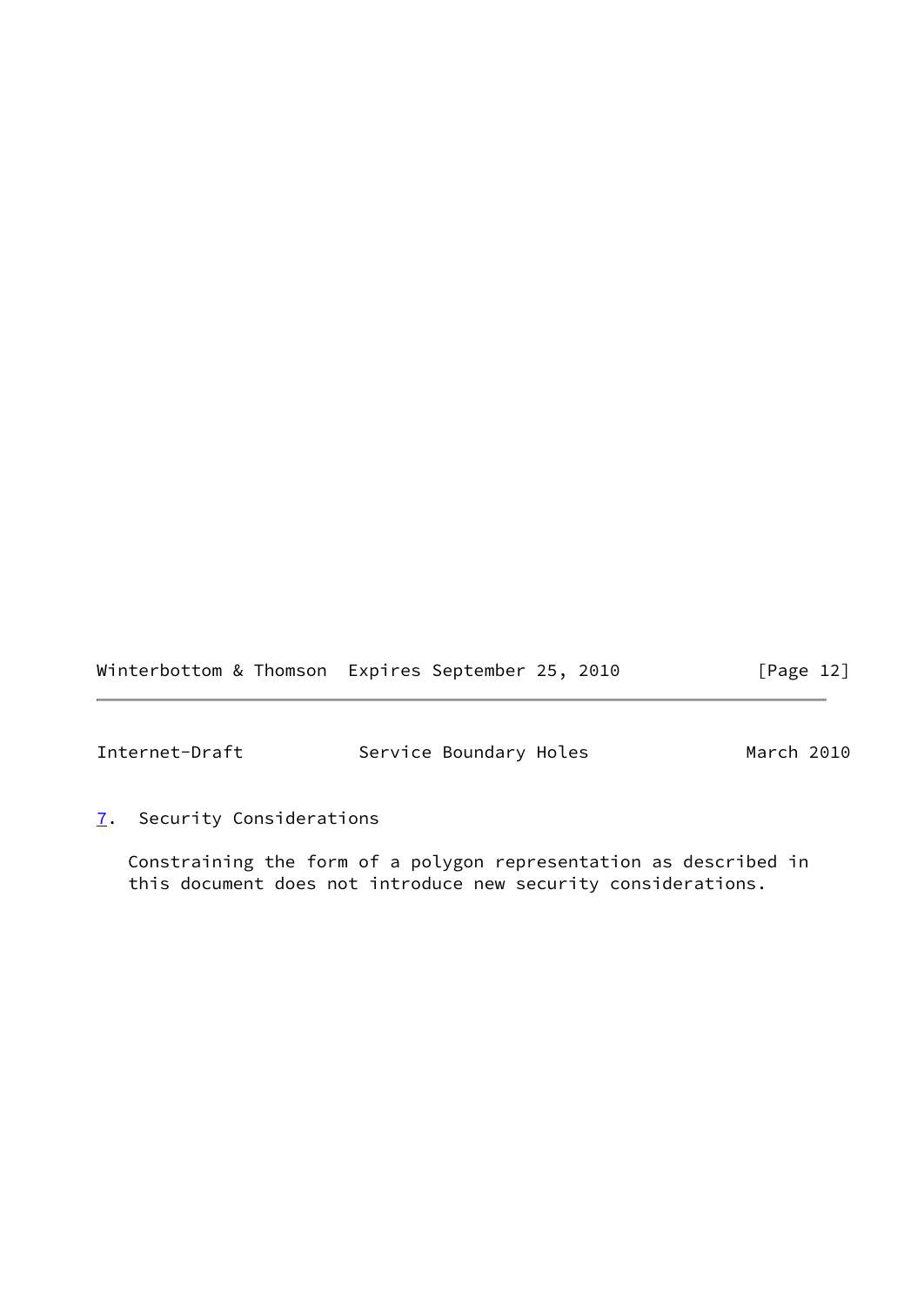Winterbottom & Thomson Expires September 25, 2010 [Page 13]

<span id="page-14-1"></span>Internet-Draft Service Boundary Holes March 2010

<span id="page-14-0"></span>[8](#page-14-0). IANA Considerations

This document has no IANA actions.

[RFC Editor: please remove this section prior to publication.]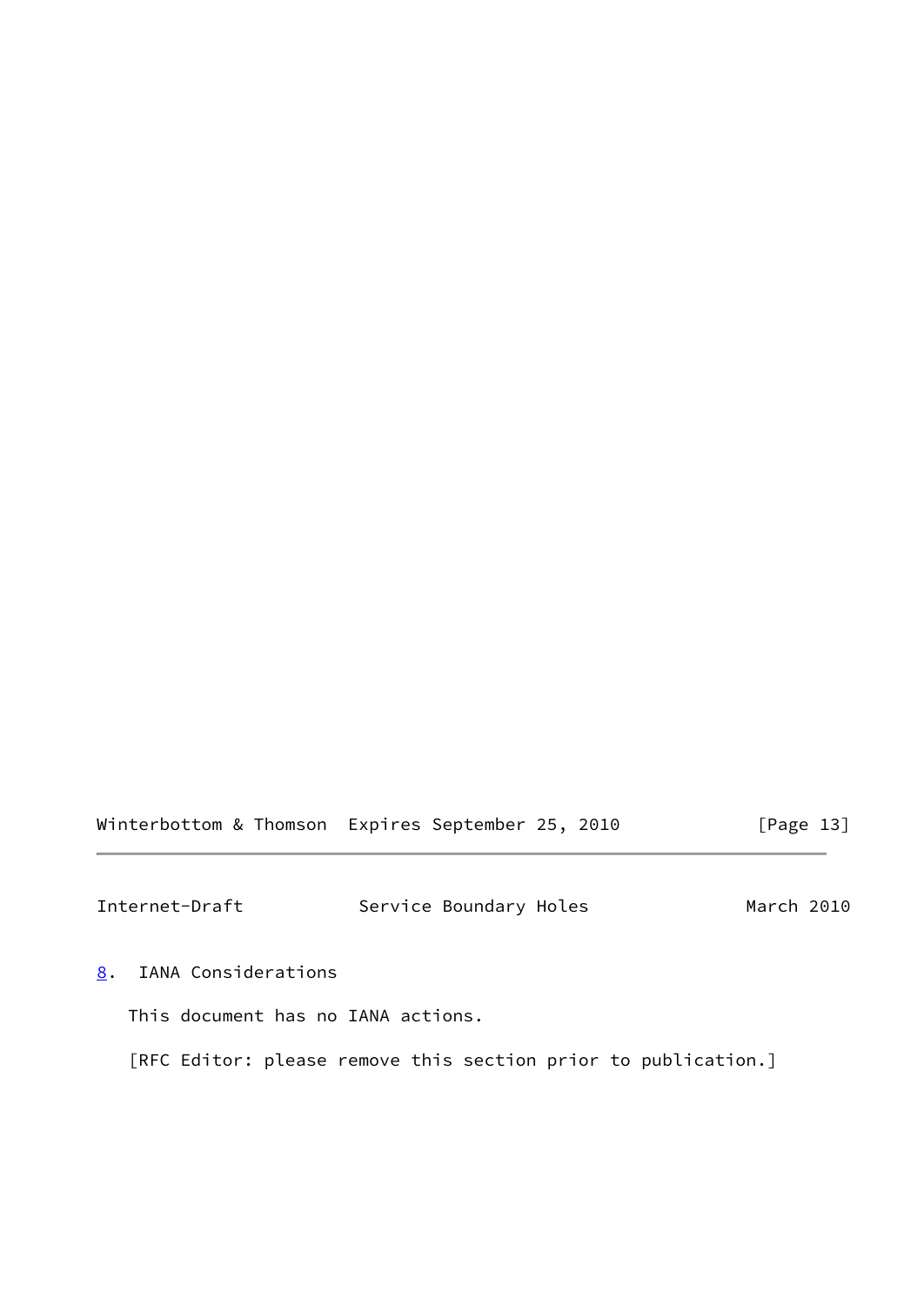| Winterbottom & Thomson Expires September 25, 2010 |  |  | [Page 14] |
|---------------------------------------------------|--|--|-----------|
|---------------------------------------------------|--|--|-----------|

<span id="page-15-1"></span>

| Internet-Draft | Service Boundary Holes | March 2010 |
|----------------|------------------------|------------|
|                |                        |            |

## <span id="page-15-0"></span>[9](#page-15-0). Acknowledgements

 Thanks to Carl Reed for input provided to the list some months back and for reviewing this document. Thanks to Michael Haberler for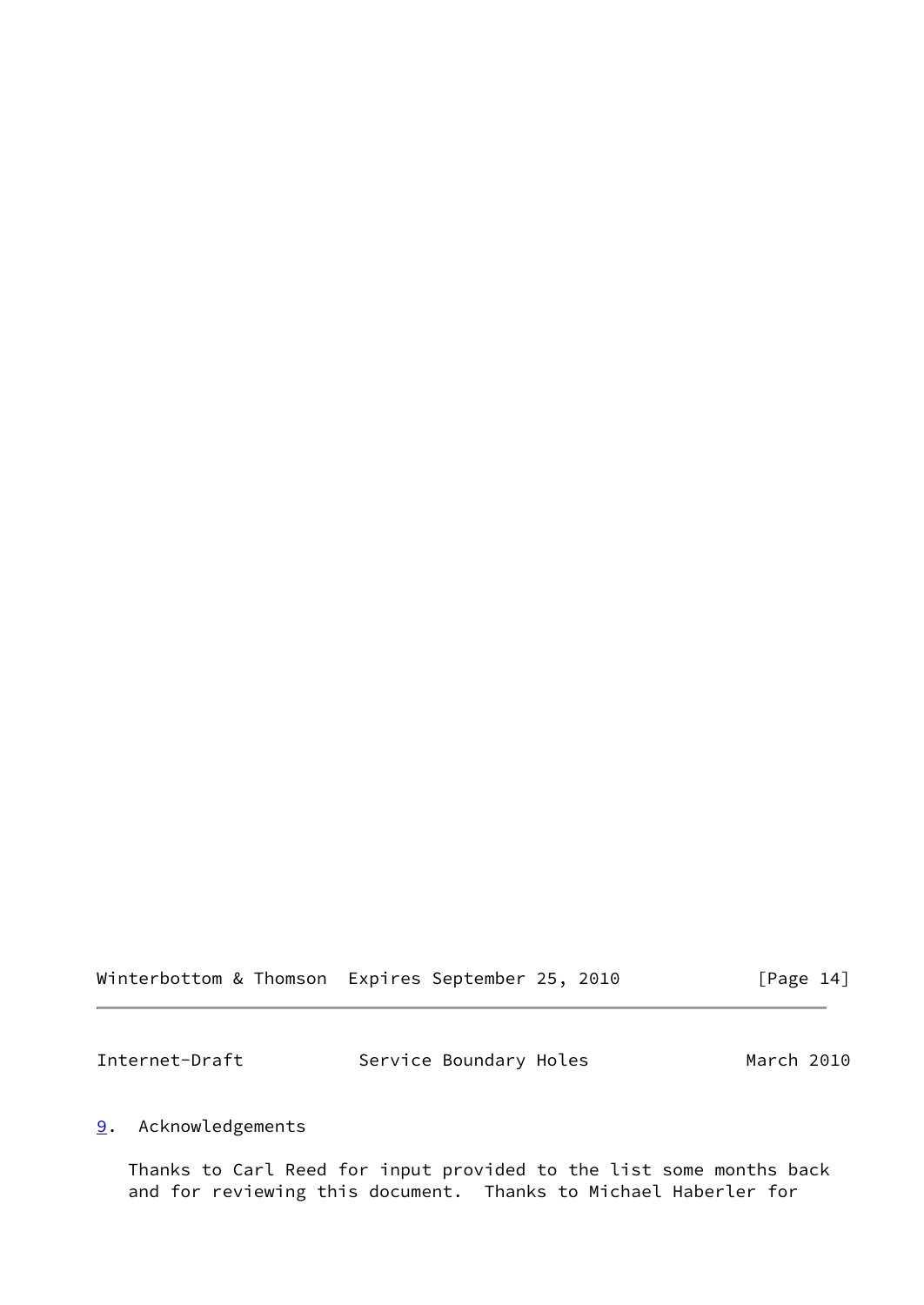suggesting that such a specification is required. Thanks to Avery Penniston for review and feedback.

Winterbottom & Thomson Expires September 25, 2010 [Page 15]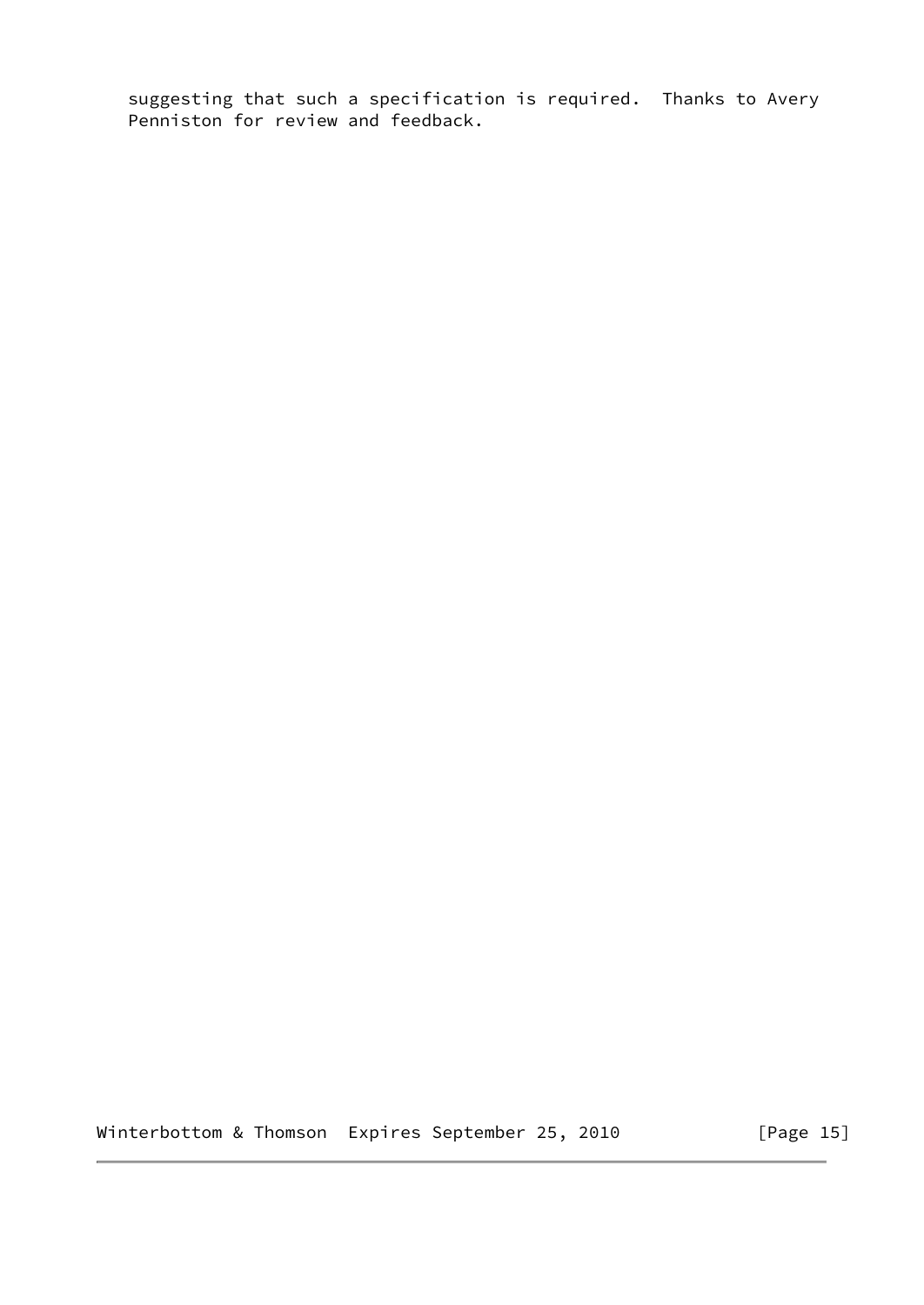<span id="page-17-1"></span>

<span id="page-17-0"></span>[10.](#page-17-0) References

<span id="page-17-2"></span>[10.1](#page-17-2). Normative References

- [RFC2119] Bradner, S., "Key words for use in RFCs to Indicate Requirement Levels", [BCP 14](https://datatracker.ietf.org/doc/pdf/bcp14), [RFC 2119](https://datatracker.ietf.org/doc/pdf/rfc2119), March 1997.
- [RFC5222] Hardie, T., Newton, A., Schulzrinne, H., and H. Tschofenig, "LoST: A Location-to-Service Translation Protocol", [RFC 5222](https://datatracker.ietf.org/doc/pdf/rfc5222), August 2008.

<span id="page-17-5"></span>[geoshape]

 Thomson, M. and C. Reed, "GML 3.1.1 PIDF-LO Shape Application Schema for use by the Internet Engineering Task Force (IETF)", Candidate OpenGIS Implementation Specification 06-142r1, Version: 1.0, April 2007.

- <span id="page-17-3"></span>[10.2](#page-17-3). Informative References
	- [I-D.ietf-ecrit-lost-sync]

 Schulzrinne, H. and H. Tschofenig, "Synchronizing Location-to-Service Translation (LoST) Protocol based Service Boundaries and Mapping Elements", [draft-ietf-ecrit-lost-sync-09](https://datatracker.ietf.org/doc/pdf/draft-ietf-ecrit-lost-sync-09) (work in progress), March 2010.

<span id="page-17-4"></span>[ISO-19107]

 ISO, "Geographic information - Spatial Schema", ISO Standard 19107, First Edition, 5 2003.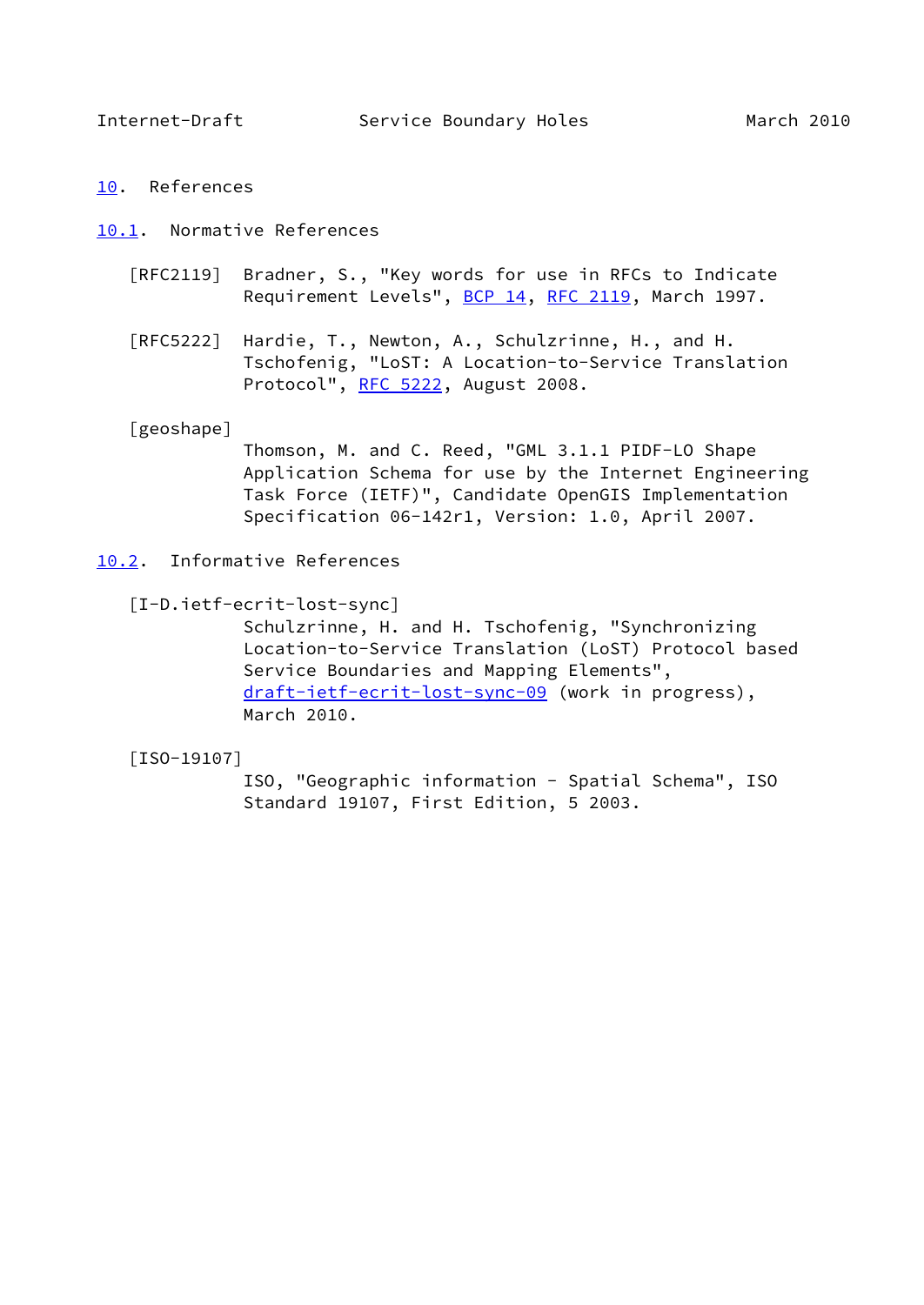<span id="page-18-0"></span>Authors' Addresses

 James Winterbottom Andrew Corporation Andrew Building (39) Wollongong University Campus Northfields Avenue Wollongong, NSW 2522 AU

Email: james.winterbottom@andrew.com

 Martin Thomson Andrew Corporation Andrew Building (39) Wollongong University Campus Northfields Avenue Wollongong, NSW 2522 AU

Email: martin.thomson@andrew.com